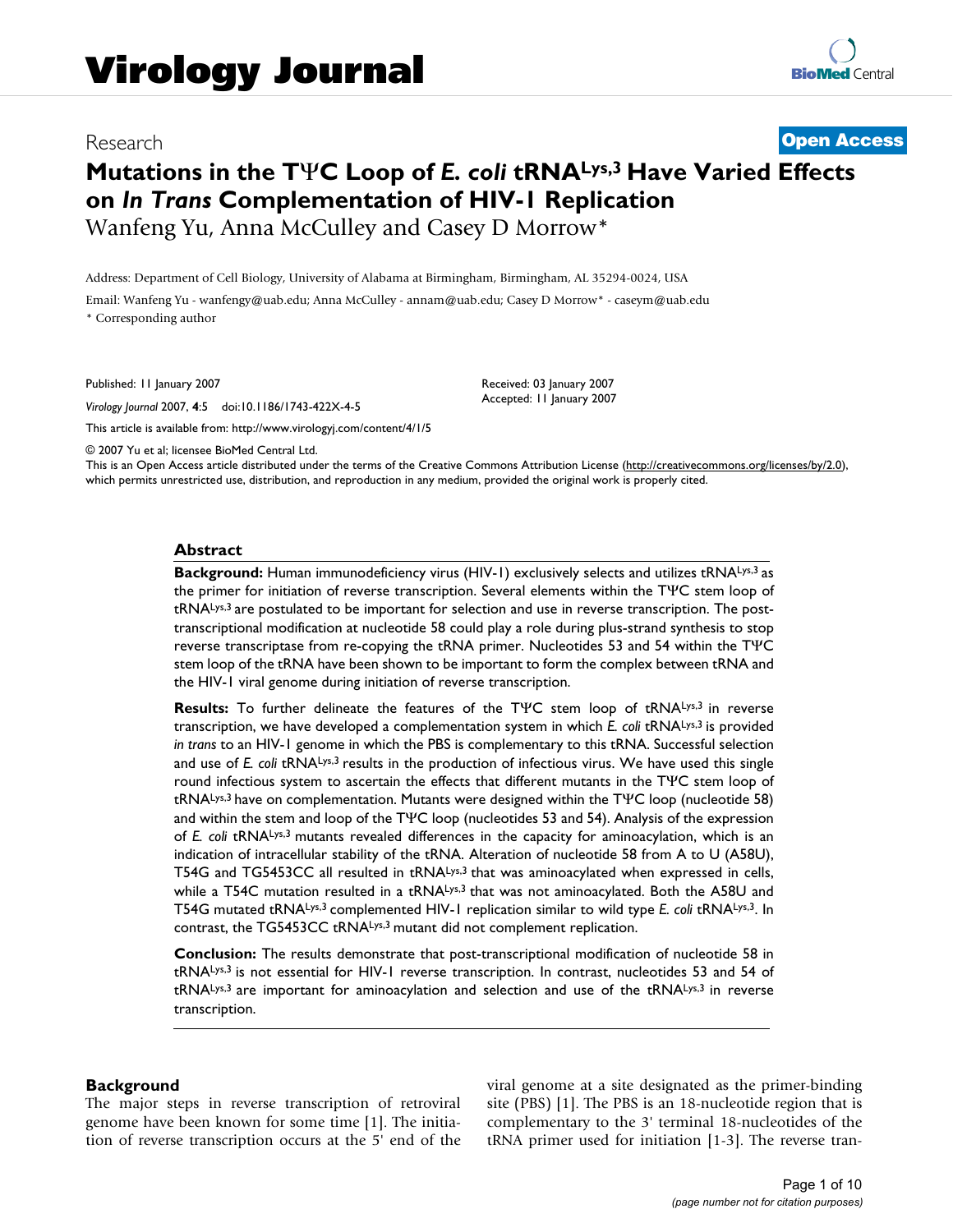scriptase extends the bound tRNA primer from the PBS resulting in the synthesis of minus strong stop DNA [4]. The reverse transcriptase then translocates to the 3' end of the viral RNA genome and proceeds to generate a complete minus-strand DNA copy of the viral RNA genome. The RNaseH activity of the viral encoded reverse transcriptase degrades the RNA copy of the viral RNA genome. Incomplete processing of the RNA by the RNaseH activity generates RNA primers for plus-strand DNA synthesis [4]. During plus-strand synthesis, the reverse transcriptase copies the tRNA primer that is attached to the minusstrand DNA to generate a plus-strand copy of the PBS. Complementation between the plus- and minus-strand PBS facilitates the completion of the viral genome, designated as the provirus.

The vast majority of the studies that have analyzed the mechanistic events of reverse transcription have utilized *in vitro* systems comprised of tRNA, reverse transcriptase, nuclear capsid and synthetic viral RNA/DNA templates. Previous studies have found that the tRNALys,<sup>3</sup> and the HIV-1 genome form a complex RNA structure for initiation of reverse transcription. As a consequence of this tRNA:RNA genome interaction, the tRNALys,3 structure is disrupted and new intramolecular bonds are formed. One important new RNA:RNA interaction is between nucleotides 53 and 54 and the first two nucleotides of tRNALys,3 [5[,6\]](#page-8-0).

While *in vitro* studies have been informative in understanding the aspects of reverse transcription, they do not completely recapitulate all of the events in replication of the viral RNA genome. Our laboratory has approached this problem by generating HIV-1 proviruses that require the addition of exogenous tRNA for infectivity. In previous studies, we utilized an HIV-1 proviral genome in which the PBS had been mutated to be complementary to yeast tRNAPhe [7-10]. We found that the replication of this genome could be complemented if yeast tRNAPhe was supplied *in trans. In vitro* systems with synthetic tRNA/viral templates have been used to characterize many of the features of reverse transcription [11]. An important question that has been addressed using these systems is the role of modified tRNA bases that might play a role in stopping the reverse transcriptase during the plus-strand DNA synthesis to prevent complete copying of the tRNA primer. Since the completion of the proviral genome is facilitated by complementarity between the minus- and plus-strand DNA copies of the PBS, additional sequences in the plusstrand copy of the PBS as a result of copying of the tRNA primer would compromise the completion of the proviral genome. Previous studies have suggested that the methylated adenosine residue at position 58 (A58) of the tRNA could be a stop signal for the reverse transcriptase [12-14]. Support for this result comes from studies by Renda *et al*. who found that tRNALys,<sup>3</sup> engineered to not be methylated at A58 residue conferred a level of resistance to cells expressing this tRNA [13,14]. Additional studies though have suggested that the methylated A58 residue is not the sole stop determinant in plus-strand DNA synthesis [12].

In a recent study, we have engineered a complementation system which utilizes an HIV-1 proviral genome in which the PBS has been altered to be complementary to the 3' terminal 18-nucleotides of *E. coli* tRNALys,3 [15]. This tRNA maintains many of the unique transcriptional modifications found in mammalian tRNALys,3, and when expressed in mammalian cells, has been shown to be aminoacylated indicating that it is fully functional [15]. Thus, this system provides an excellent opportunity to directly address the role of the modified nucleotides and tRNA structure in HIV-1 reverse transcription. In the current study, we have found that *E. coli* tRNALys,3 with mutations at nucleotides 58, 54 and 53 in the TΨC loop region have varied effects in the production of infectious HIV-1. The results of our studies demonstrate that features in the TΨC loop of tRNA<sup>Lys3</sup> are important for the selection and use of the tRNA as a primer for HIV-1 reverse transcription.

# **Materials and methods**

### *Tissue culture*

293T cells, JC53-BL cells, and HeLa H1 cells were maintained in Dulbecco's modified Eagle's medium (DMEM) supplemented with 10% fetal bovine serum (FBS) and 1% antibiotic (Gibco/BRL, Gaithersburg, MD). All cells were cultured in 37 $\degree$ C incubator supplied with 5% CO<sub>2</sub>.

### *Plasmid construction*

The LS9 plasmid containing *E. coli* tRNALys,3 gene and LS9 plasmid containing mammalian tRNALys,3 gene were constructed as previously described [15]. The *E. coli* tRNALys,3 gene in LS9 is located downstream of the human U6snRNA promoter. The A58 in *E. coli* tRNALys,3 was mutated to T using the QuickChange Side-Directed Mutagenesis (Stratagene, La Jolla, CA) with Ec A58U primers: (Ec A58U forward) 5'GGTCGTGCAGGACATGAACCTGCGAC3', (Ec A58U reverse) 5'GTCGCAGGTTCATGTCCTGCACGACC3'. T54 in *E. coli* tRNALys,3 was substituted to G with Ec T54G primers: (Ec T54G forward) 5'CAATTGGTCGCAGGATCAAGTCCTGCACGACCC3', (Ec T54G reverse) 5'GGGTCGTGCAGGACTTGATCCTGCGACCAATTG3'. T54 in *E. coli* tRNALys,3 was also substituted to C with Ec T54C primers: (Ec T54C forward) 5'CAATTGGTCGCAGGCTCAAGTCCTGCACGACCC3', (Ec T54C reverse) 5'GGGTCGTGCAGGACTTGAGCCTGCGACCAATTG3'. TG5453 together were substituted to CC with EcTG/CC primers: (Ec TG/CC forward)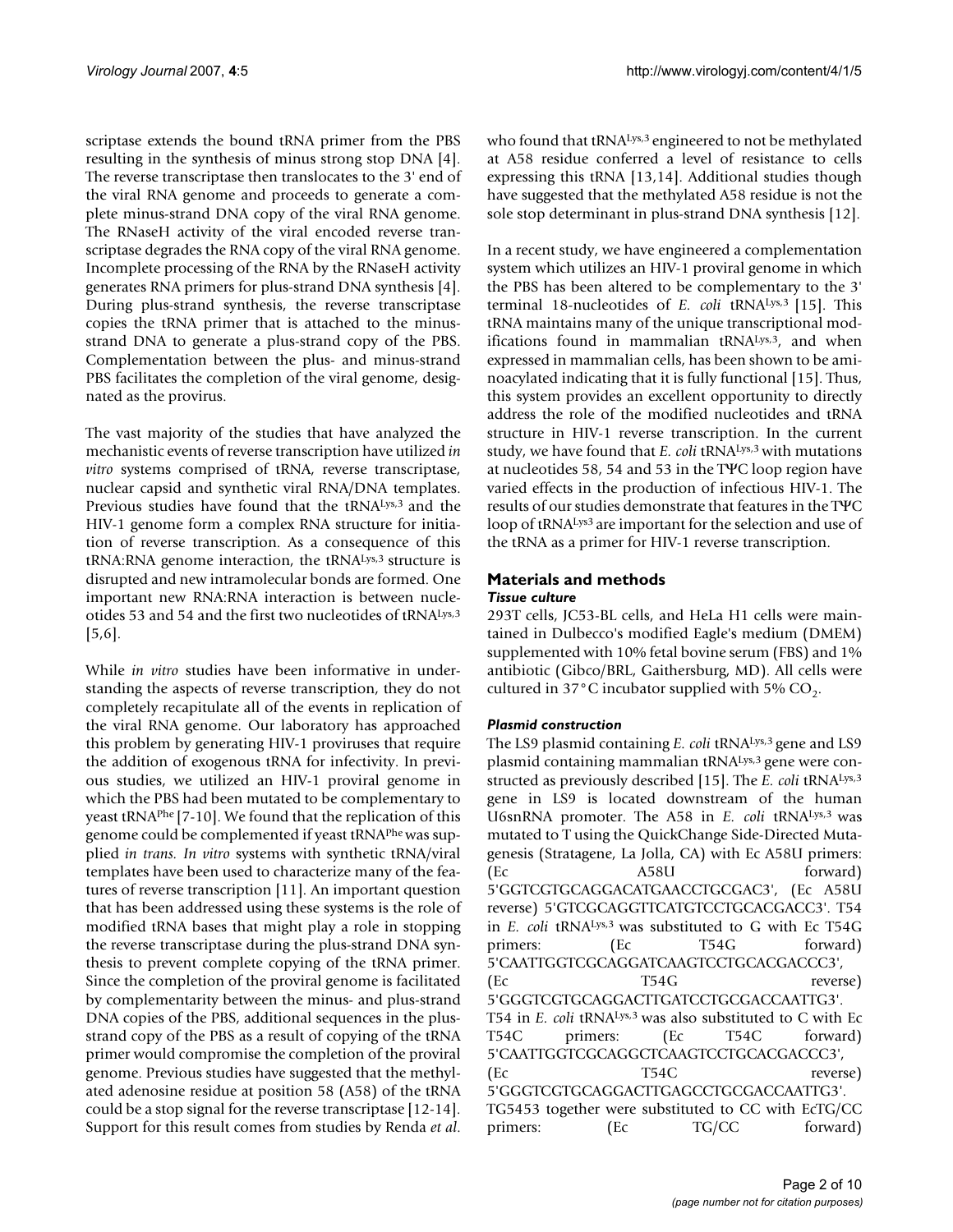5'GACTTTTAATCAATTGGTCGCAGCCTCAAGTCCTGCA CGACCC3', (Ec TG/CC reverse) 5'GGGTCGTGCAGGACTTGAGGCTGCGACCAATTGATT AAAAGTC3'. All mutations were verified by DNA sequencing.

The PBS of the proviral HIV-1 genome (NL4-3) was substituted for a PBS complementary to the 3' terminal 18 nucleotides of *E. coli* tRNALys,3 by mutagenesis as described in [15]. A PBS shuttle vector with the substituted PBS was digested using the restriction enzymes *Bss*HII and *Hpa*I in order to release the fragment containing the *E. coli* tRNALys,3 PBS region (an 868-bp fragment). The isolated fragment was ligated into the pNL4-3, which was also digested using the enzymes *Bss*HII and *Hpa*I. Resulting HIV-1 proviral mutant was labeled NL4- EcoLys3. Final mutants were verified by DNA sequencing.

### *DNA transfections*

Co-transfections were performed according to the protocol for the Fugene 6 Transfection Reagent (Roche Molecular Biochemicals, Indianapolis, IN). Briefly, 293T cells were seeded at a concentration of  $2 \times 10^5$  cells per well in 6-well plates. 500 ng of NL4-EcoLys3 and 100 ng, 250 ng, 500 ng or 1000 ng LS9 plasmids encoding *E. coli* tRNALys,3 (wild type or mutations) and 3 μl Fugene reagents were added to 100 ul of DMEM. These mixtures were incubated at room temperature for approximately 45 minutes then added drop-wise to 6-well plates. The cells were supplied with fresh media 24 hours post transfection. Supernatants were collected approximately 48 hours post transfection, centrifuged at 3,000 g, and used in JC53-BL assay to determine luciferase activity, which has been determined to correlate to units of infectious virus that is being tested. Supernatants were also assayed for HIV-1 p24 antigen (Beckman Coulter, Miami, FL).

### *Analysis of virus infectivity*

Serially diluted supernatants collected from co-transfections were used to infect JC53-BL cells to determine viral infectivity. JC53-BL cells were seeded 24 hours pre-infection. Infected cells were incubated for 2 hours in 37°C incubator supplemented with 5%  $CO<sub>2</sub>$ . After 2 hours, DMEM with 10% FBS was added to each well and the cells ere incubated for additional 48 hours. To determined luciferase activity, cells were lysed using M-PER Mammalian Protein Extraction Reagent (Pierce, Rockford, IL) and approximated 20 μL of each lysed sample were transferred to a microplate. Reporter Lysis Buffer (Promega, Madison, WI) was added to each sample in the microplate and the light intensity was measured using a Tropix TR717 Microplate Luminometer (Applied Biosystems, Foster City, CA). Uninfected cells in wells represented background luciferase activity which was subtracted from all other samples. Relative Light Units (RLu) per mL were calculated by dividing the luciferase values by their corresponding dilutions. The total amount of virus was determined by the p24 ELISA. The amount of infectious virus was determined as RLu per nanogram p24.

# *Analysis of* **E. coli** *tRNALys,3 expressed in mammalian cells*

*E. coli* tRNALys3 plasmids were transfected into 293T cells, and total RNA was extracted 48 hours post transfection under acidic conditions to maintain the amino acid-tRNA bond [15]. One-half of the RNA sample was treated with high pH (pH 9) to serve as a de-aminoacylated control. The samples were separated in an acidic polyacrylimide gel as previously described [15]. Northern blot was carried out with NorthernMax-Gly kit (Ambion) using previously described conditions for isolation of total RNA [15]. The probe for *E. coli* tRNA<sup>Lys,3</sup> 5'GGTCGTGCAGGATTCGAACCTGCGACCAATTGATTA AAAGTCAACTGCTCTACCAACTGAGCTAACGAC3' was phosphorylated using the ready to-go kit (Amersham) with [γ-32P-ATP]. Hybridization was carried out under standard conditions. The blots were exposed to X-ray film which was developed using an SRX-101A developer (Konica, Wayne, NJ).

## *PCR and DNA sequence analysis of the PBS regions from integrated proviruses*

High molecular weight DNA (HMW) was collected using Wizard Genomic DNA Purification Kit (Promega, Madison, WI). The region encompassing the PBS was amplified by PCR using the following primers: (forward) 5'TAGACCAGATCTGAGCCTGGGAGCTC3' and (reverse) 5'CTCCTTCTAGCCTC CGCTAGTC3'. Following PCR, the products were run on 1% agarose gel and gel extracted with QIAquick Gel Extraction Kit (Qiagen, Valencia, CA) and used for DNA sequencing.

# **Results**

### *Construction of* **E. coli** *tRNALys,3 mutants and HIV-1 proviral genomes*

In a recent study, we have described a complementation system which relies on the addition of *E. coli* tRNALys,3 *in trans* to complement an HIV-1 proviral genome in which the PBS was altered to be complementary to the 3' terminal 18-nucleotides of this tRNA [15]. *E. coli* tRNALys,3 shares many features with mammalian tRNALys,3. In a previous study, we demonstrated that transfection of the proviral genome with a PBS to *E. coli* tRNALys,3 into mammalian cells required complementation by *E. coli* tRNALys,3cDNA in order to produce infectious virus [15]. Titration of increasing amounts of *E. coli* tRNALys,3 plasmid resulted in corresponding increase in levels of infectious virus.

In the current study, we have constructed mutants in the *E. coli* tRNALys gene in which the A58 was mutated to T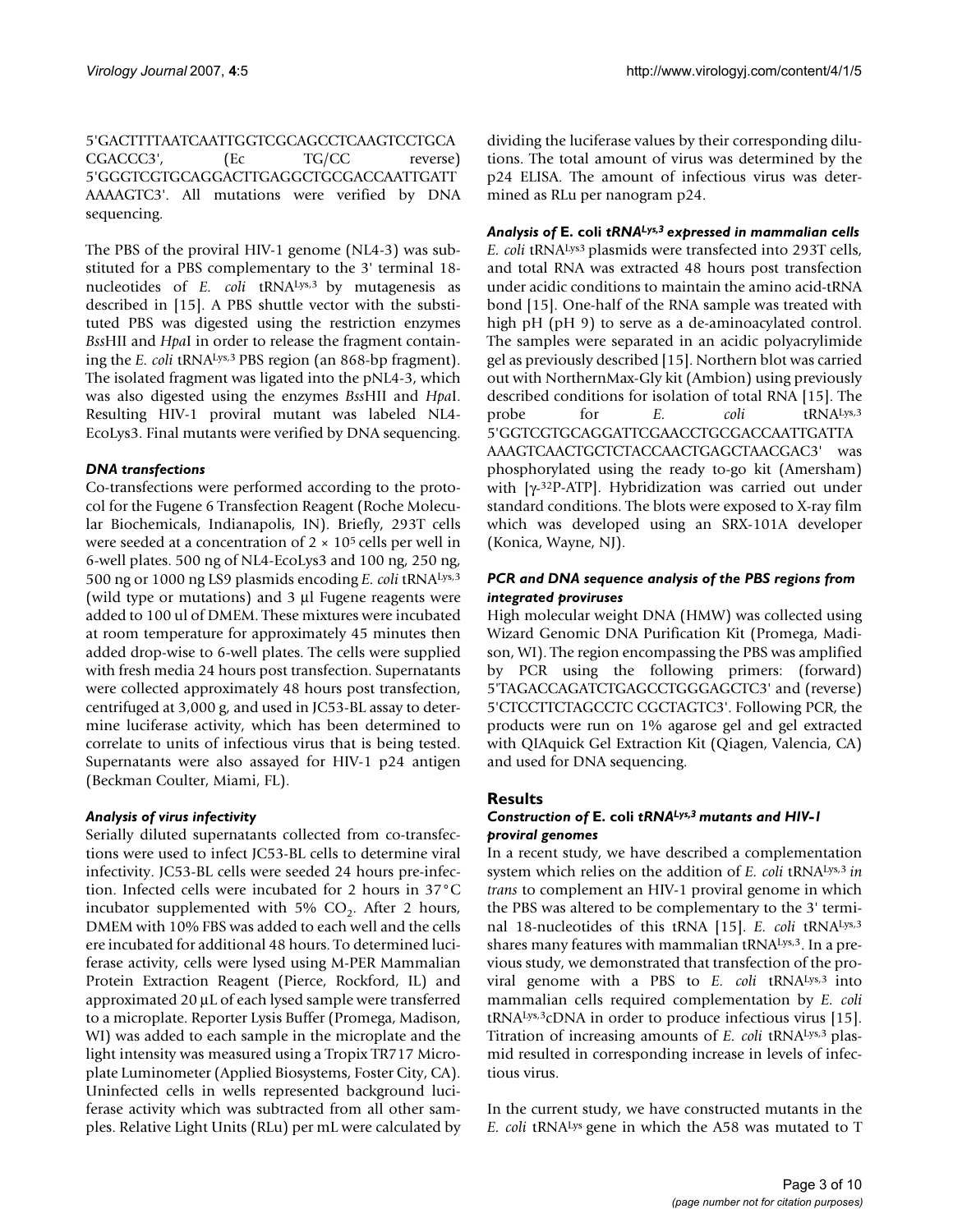(A58U) (Figure 1A). To characterize the effect of this mutation we ascertained whether the tRNA could undergo aminoacylation following transfection of tRNA plasmid into mammalian cells. The capacity of the tRNA to undergo aminoacylation is indicative of proper identity elements, three-dimensional folding of the tRNA, and, most probably, inclusion into the translational machinery (Figure 1B). Following transfection of the wild type *E. coli* tRNALys,3 and *E. coli* tRNALys,3 A58U into mammalian cells, we analyzed these cells for the presence of aminoacylated *E. coli* tRNALys,3. The wild type and mutants were expressed in mammalian cells following transfection and aminoacylation (Figure 1B). Thus, the lack of post-transcriptional A58 modification did not influence the capacity of this tRNA to undergo expression, transport from the nucleus to the cytoplasm, aminoacylation, and presumably inclusion into the translational machinery.

Next, we wanted to determine whether the mutant *E. coli* tRNALys,3 A58U could complement the HIV-1 proviral genome in which the PBS was altered to be complementary to the 3' terminal 18-nucleotides of this tRNA (Figure 1C). For these studies, we utilized increasing amounts of plasmids encoding the wild type and mutant *E. coli* tRNA-Lys,3 in the transfection. The amount of virus released from the transfections was determined using the JC53-BL assay. Complementation of the proviral genome was demonstrated following transfection of the wild type *E. coli* tRN-ALys,3. The levels of infectious virus increased reaching a plateau at approximately 500 ng of plasmid encoding the tRNAs. Importantly, we also found a similar level of complementation following transfection of *E. coli* tRNALys,3 A58U, confirmed by production of infectious virus. In this case, we found no clear difference between the wild type and mutant tRNA for the capacity to complement the HIV-1 proviral genome. Analysis of the PBS from the integrated proviruses after infection revealed that all were complementary to *E. coli* tRNALys,3 (data not shown). We found no evidence for additional tRNA sequences (after nucleotide A58) as would be expected if the reverse transcriptase had not stopped during copy of the tRNA during plus-strand synthesis. Collectively, the results of these studies show that the A58U mutation in tRNALys,3 does not impact on the capacity of this tRNA to be selected and used in HIV-1 replication.

#### *Characterization of mutations within the T*Ψ*C stem loop of* **E. coli** *tRNALys,3*

Nucleotides within the TΨC stem loop were modeled to interact with HIV genome in forming the initiation complex between tRNA and viral RNA (Figure 3) [5,[6\]](#page-8-0). A second interaction has also been found involving the tRNA and nucleotides within the stem of the TΨC stem loop that has also been termed the primer activation signal (PAS) [16]. To begin to address the importance of the TΨC stem loop, we made additional mutations in *E. coli* tRNALys,3. The first mutation targeted nucleotide 54 which is a T (Figure 2A). Two mutations were made in which the thymidine at nucleotide 54 was changed to a G or C (T54G or T54C, respectively). We also made a third mutation in which the TG at nucleotides 54 and 53 were altered to Cs (TG5453CC) (Figure 2B). Each of these mutations were postulated to affect elements of the initiation complex between the tRNA and HIV viral genome.

We first characterized the effects of these mutation on *E. coli* tRNALys,3. We determined whether the mutant tRNAs would be expressed and aminoacylated. The capacity of the tRNA to be aminoacylated correlates with the stability of this tRNA within the cell. Analysis of the aminoacylation status reveals that both T54G and TG5453CC *E. coli* tRNALys,3 mutants were predominately aminoacylated within the cell, indicating their intracellular stability. In contrast, the T54C mutation in *E. coli* tRNALys,3 was poorly aminoacylated and consequently expressed at a lower level than the other mutants (data not shown).

We next analyzed the capacity of these *E. coli* tRNA<sup>Lys,3</sup> mutants to complement the replication of the HIV viral genome with the PBS complementary to *E. coli* tRNALys,3 (Figure 2C). Fixed amount of pro viral plasmid and increasing amounts of plasmids encoding wild type or mutant *E. coli* tRNALys,3 were co-transfected into mammalian cells. The activity of the resultant virus was determined using the JC53-BL assay. The mutant T54G *E. coli* tRNALys,3 readily complemented the infectivity of the mutant provirus at levels similar to that of the wild type tRNA. It was possible that the T54G *E. coli* tRNALys,3 was slightly more efficient in complementation as evidenced by increased levels at lower amounts of plasmid co-transfected with the proviral genome. However, the peak levels of complementation were similar between T54G *E. coli* tRNALys,3 and the wild type *E. coli* tRNALys,3. Not surprisingly, the mutant T54C *E. coli* tRNA<sup>Lys,3</sup> did not complement the infectivity (data not shown). Most probably this was due to poor levels of expression as a result of inability to become aminoacylated. Surprisingly, the TG5453CC *E. coli* tRNALys,3 did not complement the mutant proviral genome, even though this tRNA was expressed and aminoacylated in cells. This lack of complementation was observed throughout the entire range of the plasmids used in the titration. Thus, the results of these studies demonstrate that mutations within the TΨC loop can impact the stability of the tRNA (T54C) as well as the capacity of this tRNA to be selected and used in HIV-1 reverse transcription. The results support a role for nucleotides 54 and 53 within the TΨC stem loop in the use of tRNALys,3 in reverse transcription.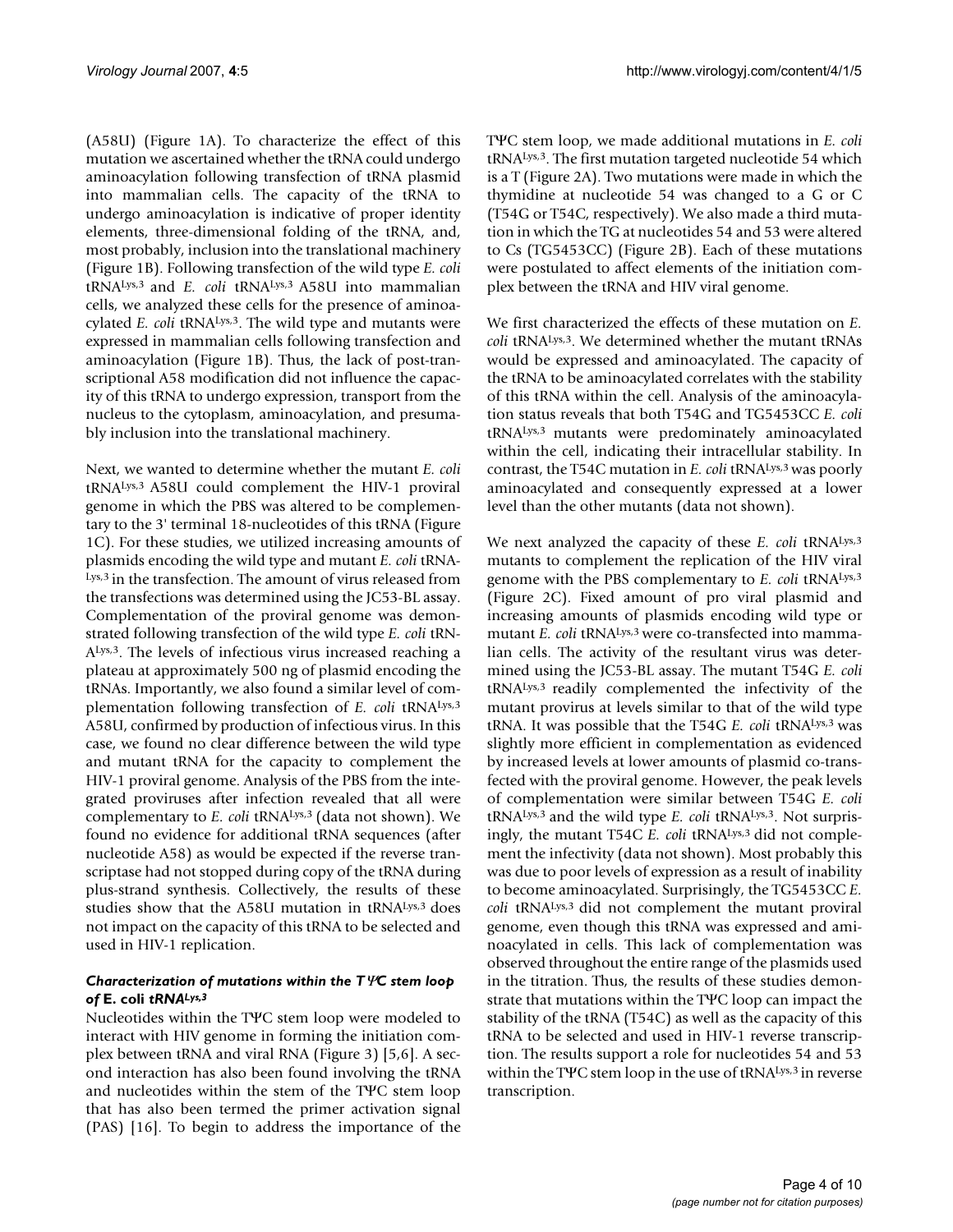

#### **Figure 1**

**Complementation of HIV-1 infectivity with** *E. coli* **tRNALys,3 A58U mutant**. **Panel A**. Diagram of *E. coli* tRNALys,3 A58U mutant. The base change A58U is indicated. Boldface nucleotides indicate the 3' 18-nuleotides complementary to the PBS of HIV-1 (*E. coli* tRNA<sup>Lys,3</sup>).

Panel B. Expression and aminoacylation of *E. coli* tRNALys,<sup>3</sup> and *E. coli* tRNALys,<sup>3</sup> A58U in 293T cells following transfection. Total RNA was isolated under acidic conditions to stabilize the amino acid tRNA bond. Approximately one-half was treated with high pH as to break the amino acid-tRNA bond (deAA). Samples were run on an acid polyacrylamide gel and blotted into nitrocellulose. All samples were analyzed with a probe specific for tRNALys,<sup>3</sup> [15]. The migration of aminoacylated tRNA (Lane 2) and deacylated controls (Lane 1) are denoted as AA and deAA, respectively. NT is RNA from non-transfected 293T cells. **Panel C**. Infectivity of NL4-EcoLys3 complemented by *E. coli* tRNALys,3 or *E. coli* tRNALys,3 A58U. 0.5 μg NL4-EcoLys3 was cotransfected with 0.1, 0.25, 0.5, 1.0 μg plasmids encoding *E coli* tRNALys,3 or mutant into 293T cells. Virus was collected 48 hours post transfection. The amounts of infectious virus produced from transfection were determined using the JC53-BL bioassay which measures luciferase activity [19]. The infectivity is determined by the amount of luciferase is divided by the amount of virus as determined by p24 ELISA, to give RLu per nanogram. Values are the average (+SD) from three assays.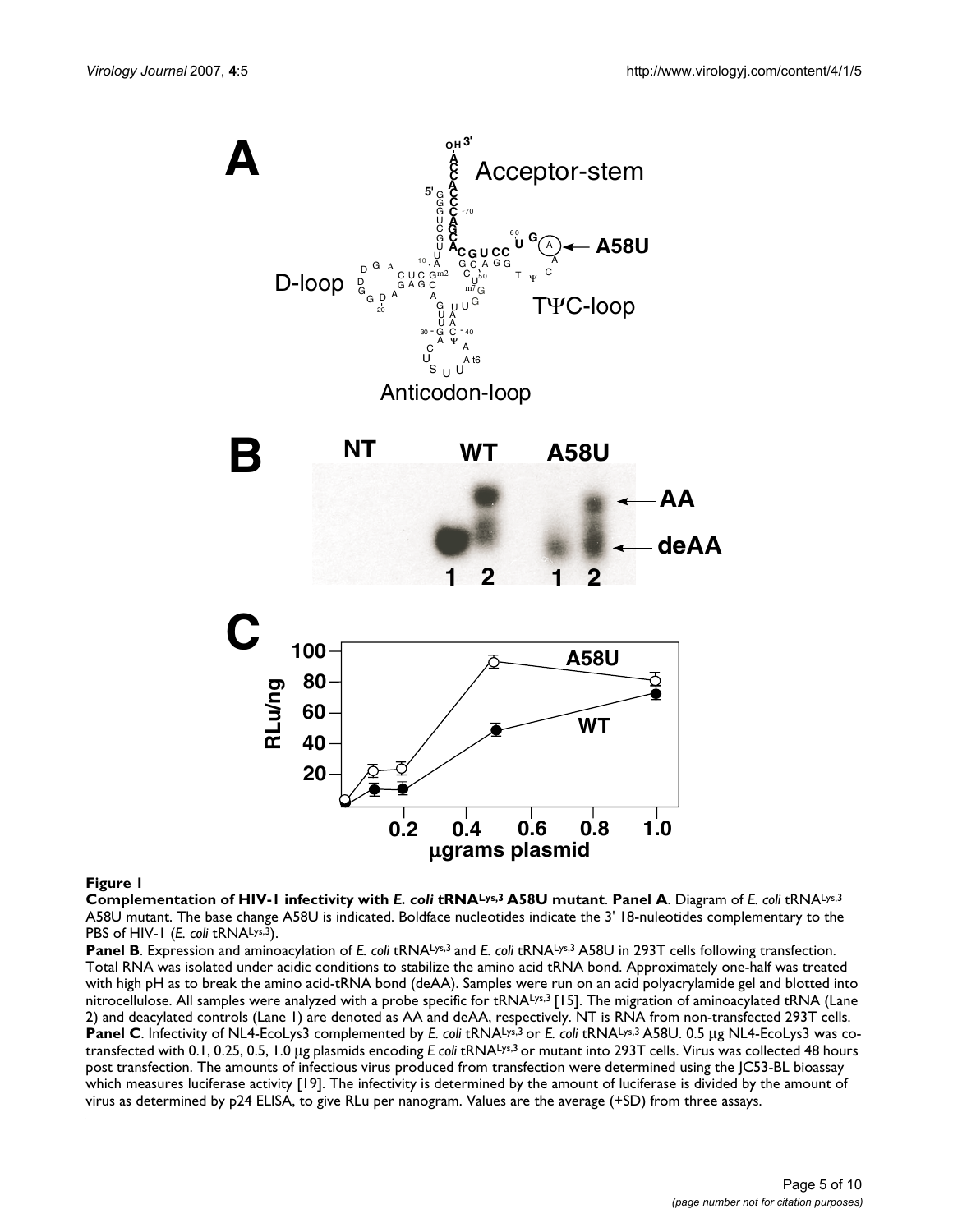

**Figure 2** 

**Complementation of NL4-EcoLys3 with** *E. coli* **tRNALys,3 mutants**. **Panel A**. Diagram of *E. coli* tRNALys,3 T54G and T54C. The mutated nucleotide is indicated by a circle.

Panel B. Nucleotide diagram *E. coli* tRNA<sup>Lys,3</sup> TG54GG. The mutated nucleotides are indicated by circles.

**Panel C**. Infectivity of NL4-EcoLys3 complemented by *E. coli* tRNALys,3, *E. coli* tRNALys,3 T54G, and *E. coli* tRNALys,3 TG5453CC mutants. 293T cells were co-transfected with 0.5 μg of proviral plasmid and with tRNA plasmids that were titrated in at the indicated quantities. Infectivity, for complementation of plasmid NL4-EcoLys3 with *E. coli* tRNALys,3 T54G is specified by open circle; NL4-EcoLys3 with wild type *E. coli* tRNALys,3 is specified by closed circle; NL4-EcoLys3 with *E. coli* tRNALys,3 TG5453CC is specified by open square. The infectivity is determined by the amount of luciferase determined by JC53-BL assay divided by amount of virus (p24 ELISA) to obtain RLu per nanogram. Values are the average (+SD) from three assays.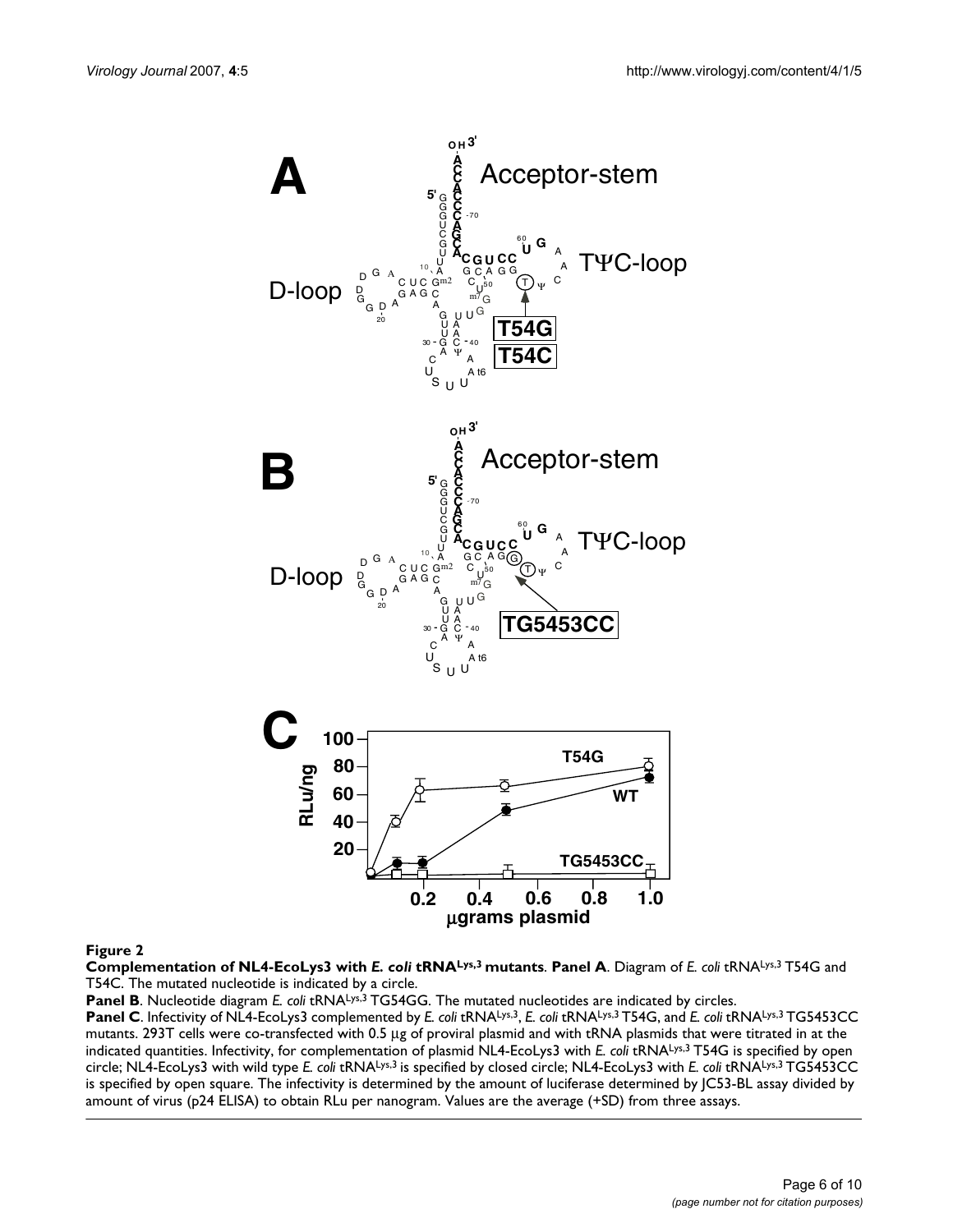# **\* T54G TG5453CC**



#### Potential RNA secondary structure of the co **Figure 3** mplex formed by NL4-EcoLys3 viral RNA and *E. coli* tRNALys,3

**Potential RNA secondary structure of the complex formed by NL4-EcoLys3 viral RNA and** *E. coli* **tRNALys,3**. The tRNA:RNA structure was adapted from that described in previous studies [5,6]. The mutations at nucleotides 54 and 53 of *E. coli* tRNALys1,2 are boxed. The T54G mutation would be predicted to destabilize the interaction (G:G), while the TG5453CC mutation should stabilize by favorable G:C interaction.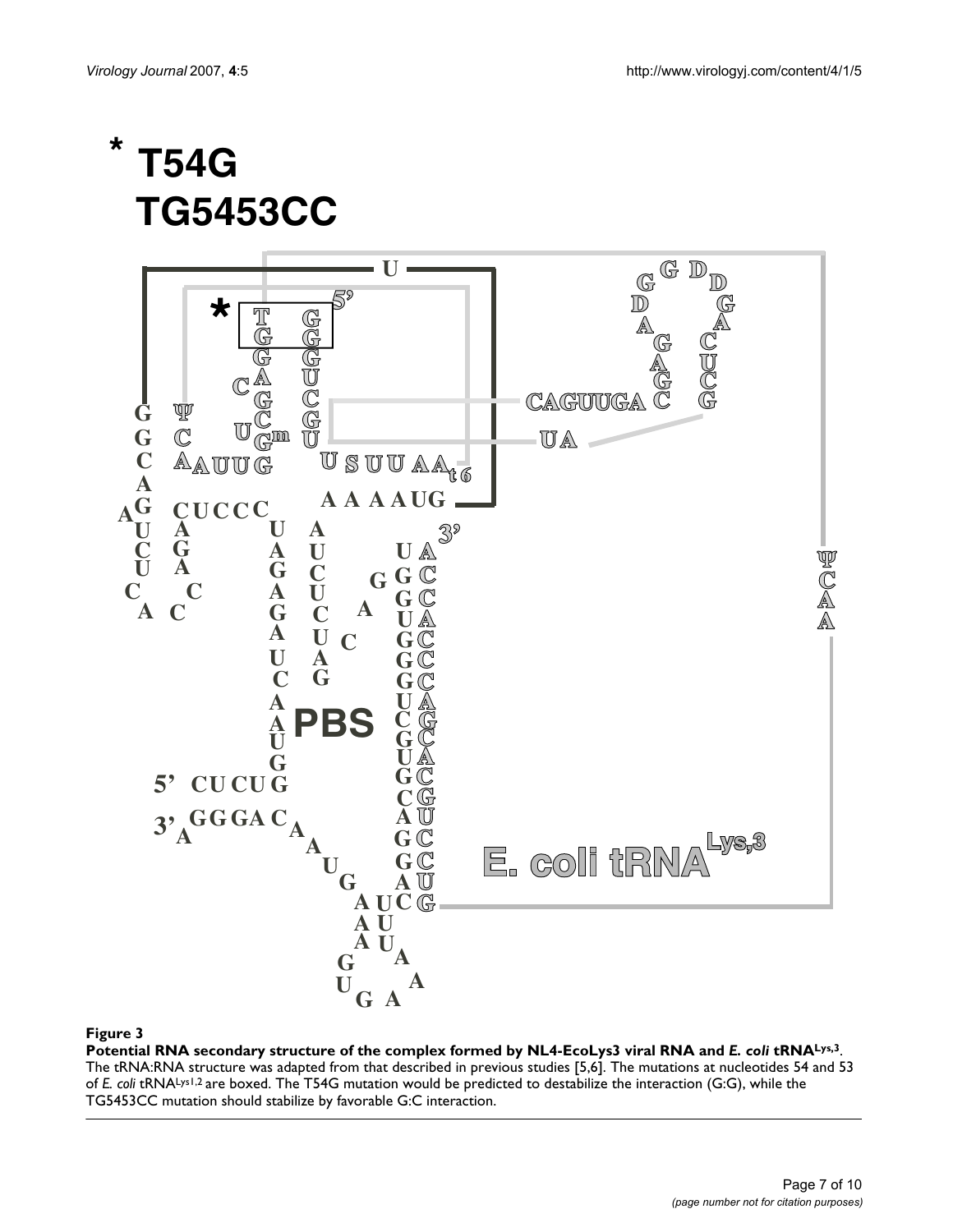# **Discussion**

Previous studies have examined the role that post-transcriptional modification of the tRNALys,3 have on HIV-1 reverse transcription [12-14,17]. In one study, an *in vitro* system was established which recapitulates minus-strand strong stop synthesis and the plus-strand DNA synthesis. The results from these studies establish that the modified nucleotide A58 of the natural tRNALys,3 was only partially effective as a stop signal [12]. The reverse transcriptase in some instances could transcribe as far as the hypermodified adenosine at A37 in the anticodon loop [17]. Based on the results of these studies, the authors concluded that the modified nucleoside at A58, which is present in all tRNALys,3 molecules, appears to be important for both the efficacy and fidelity of plus-strand DNA transfer. Renda et al., extended this work and constructed cell lines or derived MuLV based vectors, to express the A58U tRNA-Lys, 3 [13,14]. Analysis of the replication of HIV-1 in these cells revealed that it was slower than that observed for replication of the virus in cells which did not express the mutated tRNALys,3, although the virus did eventually grow in these cells. Analysis of the resultant virus revealed that it had not undergone alteration in the PBS region. However, the inhibition of HIV-1 replication varied in individual cell clones, with some cell clones showing no inhibition. In addition, the levels of the mutated tRNALys,3 were not determined in the individual cell lines, making it difficult to evaluate how the levels of mutant tRNALys,3 effect viral replication and cellular metabolism. The results of these experiments suggested that mutations in A58 would have been expected to affect the capacity to produce infectious HIV-1. To further explore the potential of the A58 mutation to inhibit HIV-1 replication, we decided to determine whether the mutant tRNA would complement HIV-1 replication when provided *in trans*. For our studies, we engineered the HIV-1 proviral genome so that the PBS would be complementary to the 3' terminal nucleotides of *E. coli* tRNALys,3. In a recent study, we have shown that *E. coli* tRNALys,3, when provided *in trans* to this HIV-1 proviral genome, results in production of infectious virus [15]. If the A58 post-transcriptional modification was important for selection and use as the primer, we anticipated that co-transfection with the mutant proviral genome would not result in production of infectious virus. However, we demonstrated that the A58U mutant complemented the infectivity of the HIV-1 proviral genome at levels similar to that observed with the wild type *E. coli* tRNA<sup>Lys,3</sup>. At present, we cannot resolve the differences from our study with those of Renda et al [13,14]. The results of our study are consistent with the possibility that additional features of the tRNALys,3 are more important than the modified bases for the termination of plus-strand synthesis [12]. Since our *in vivo* complementation system has all of the appropriate viral and host cell proteins available for the process of reverse transcription, which is not the case entirely for the *in vitro* system, it is possible that other protein and RNA elements can compensate for the lack of modified bases. Indeed, the *in vivo* complementation system recapitulates both the selection process as well as the events in reverse transcription. It is also likely that the three dimensional structure of the tRNA impacts on plus-strand DNA stop [12]. Previous studies have found a complex refolding of the tRNA that occurs during initiation of the minus-strand strong stop DNA synthesis [5,[6\]](#page-8-0). As a consequence, new intramolecular bonds are established in the tRNA. The new tRNA structure could be a major determinant in the effective plus-strand strong stop. The viral nucleocapsid could facilitate the maintenance of the new tRNA structure. The intracellular *in trans* complementation system used in the study then recapitulates the appropriate nucleocapsid-RNA interactions, which could explain the production of infectious virus using the tRNALys,3 mutants. Just how the modified bases affect the new three-dimensional RNA structure is unknown and will require additional studies.

To further explore the role of nucleotides in the tRNALys,3 TΨC stem loop during reverse transcription, we made additional mutations at nucleotides 54 and 53. The T54G mutation in *E. coli* tRNALys,3 did not affect the capacity of this tRNA to be aminoacylated or to be used in HIV reverse transcription. In contrast, mutation T54C resulted in lack of aminoacylation and consequently this *E. coli* tRNALys,3 mutant did not complement HIV replication. Analysis of the expression level for T54C *E. coli* tRNALys,3 revealed a decrease, upon comparison to the T54G *E. coli* tRNALys,3, and lack of aminoacylation by the lysyl-tRNA synthetase. The lower levels of expression found for tRNAs that are unable to undergo aminoacylation is consistent with previous studies that have shown unaminoacylated tRNA instability within cells [18]. An interesting result was obtained with the double mutation TG5453CC. In this case, the TG5453CC *E. coli* tRNALys,3 was aminoacylated and generally was produced at levels similar to that of the wild type tRNA. However, this tRNA did not complement the HIV-1 proviral genome at all tRNA plasmid concentrations tested. At present, we believe that the TG5453CC mutation in tRNALys,3 precludes or retards the tRNA from forming an initiation complex with the HIV-1 RNA genome. Previous studies have established that nucleotides with the TΨC stem loop within the *E. coli* tRNALys,3 could be involved in two potential steps during initiation of HIV-1 reverse transcription. In the first, this region is postulated to form an intramolecular bond with the 5' end of tRNA; this RNA:RNA interaction in tRNALys,3 is postulated to help form the structure for the initiation of HIV reverse transcription [5[,6\]](#page-8-0) (Figure 3). However, the T54G and TG54CC mutations could be predicted to have different effects on the intramolecular tRNALys,3 interactions formed during initiation. The T54G mutation would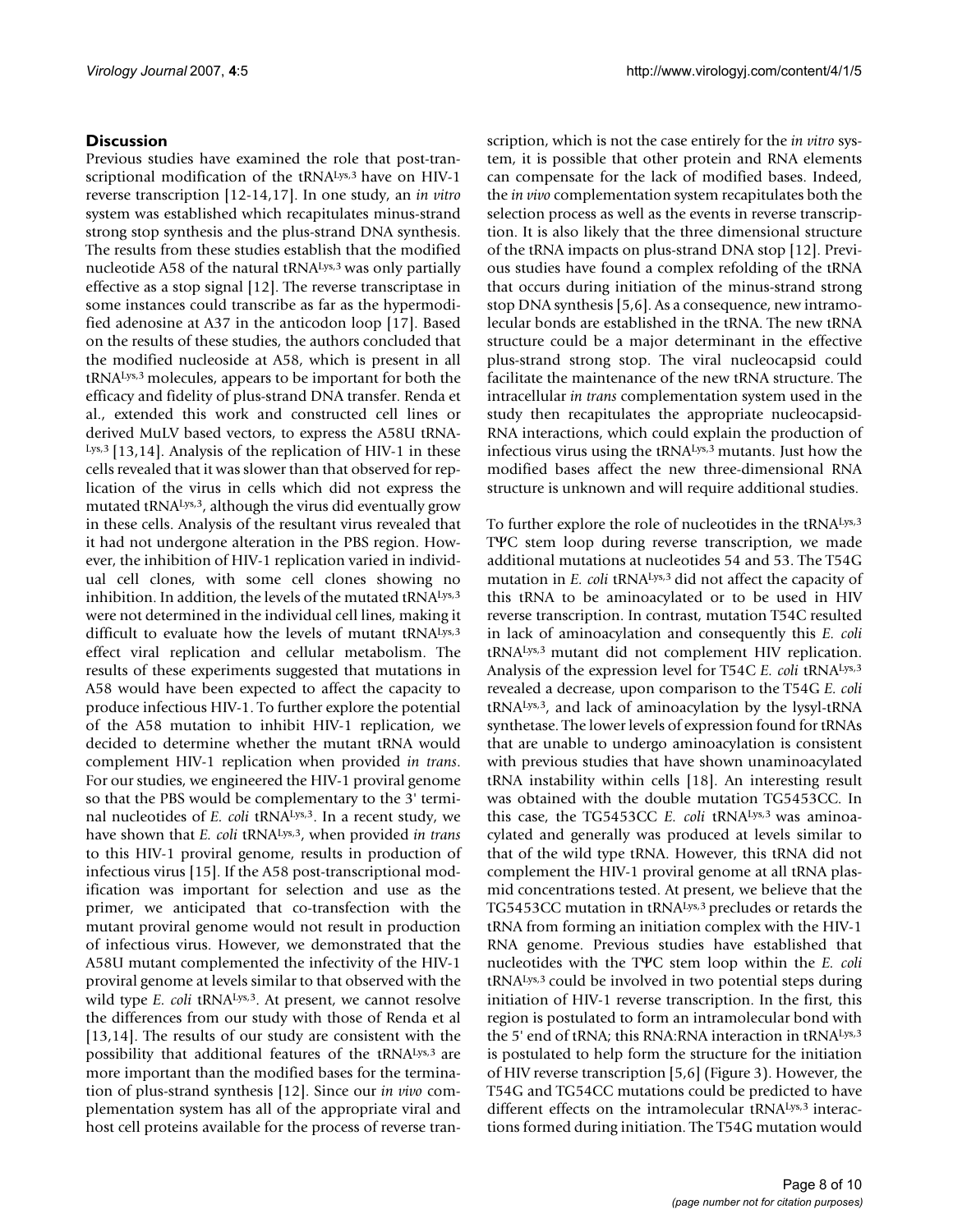be predicted to destabilize the interaction to an unfavorable base pair between nucleotide 1 and 54 (G:G). In contrast, the TG5453CC mutation was expected to promote this interaction through G:C base pairs. Thus, it was surprising that the T54G mutation in *E. coli* tRNALys,3 still allowed complementation, while the TG5453CC mutated tRNALys,3 did not complement. It is possible that sufficient base pair interactions still existed to form the initiation complex, but other tRNA:HIV-l genome interactions were compromised as a result of the TG5453CC mutation (Figure 3). A second function for this sequence has been found to interact with the HIV-1 genome within the U5 region (PAS) [16]. The TG5453CC mutation would have been predicted to only partially disrupt this interaction, but it could have been sufficient to inhibit initiation. Additional studies will be required to further delineate the critical intra and intermolecular interaction between the T<sup>Ψ</sup>C region of tRNA<sup>Lys,3</sup> and the viral genome for initiation of reverse transcription.

#### **Conclusion**

In the current study, we have investigated the contribution that post-transcriptional modification of tRNALys,3 at nucleotide A58 and nucleotides within the TΨC stem loop (54 and 53) have on the capacity of this tRNALys,3 to be selected and used as the primer for HIV-1 reverse transcription. We found that these mutations, with the exception of T54C, did not affect the expression of these tRNAs and the capacity to undergo aminoacylation, and presumably, entrance into the translational processes of the cell. The capacity of these mutated tRNAs to complement HIV-1 replication, when provided intracellularly *in trans* was determined by co-transfection with a pro viral plasmid in which the PBS was mutated to be complementary to *E. coli* tRNALys,3. From the results of our studies, we conclude that the post-transcriptional modification at nucleotide 58 is not essential for function of tRNALys,3 in HIV-1 replication. Nucleotides within the TΨC loop are also important for tRNA:HIV-l genome RNA interactions in initiation of reverse transcription. We found that one mutant, TG5453CC, could undergo aminoacylation, indicating the tRNA structure was intact, but it did not complement HIV-1 replication even though this mutant would be predicted to have favorable interactions for the initiation complex between tRNA and HIV-1 RNA. A second mutant, T54G, which would be predicted to not favor the tRNA:HIV-l genome RNA interaction in the initiation complex was fully functional for complementation. From these results, we conclude that a complex interaction between the HIV-1 viral genome in tRNALys,<sup>3</sup> probably involves multiple, complex RNA:RNA interactions during primer selection and reverse transcription. The absolute base pair complementarity are not necessary for these interactions, consistent with the idea the RNA structures are dynamic during HIV-1 reverse transcription.

### **Acknowledgements**

We thank members of the Morrow Laboratory for helpful suggestions. Adrienne Ellis is thanked for preparation of the manuscript. AM was supported by training grant (AI07493). The DNA sequencing was carried out by the UAB CFAR DNA Sequencing Core (AI 27767). CDM acknowledges helpful suggestions from MAR. This research was supported by a grant from the NIH (AI34749).

#### **References**

- 1. Temin HM: **[Structure, variation and synthesis of retrovirus](http://www.ncbi.nlm.nih.gov/entrez/query.fcgi?cmd=Retrieve&db=PubMed&dopt=Abstract&list_uids=7326747) [long terminal repeat.](http://www.ncbi.nlm.nih.gov/entrez/query.fcgi?cmd=Retrieve&db=PubMed&dopt=Abstract&list_uids=7326747)** *Cell* 1981, **27:**1-3.
- 2. Peters G, Dahlberg JE: **[RNA-directed DNA synthesis in Moloney](http://www.ncbi.nlm.nih.gov/entrez/query.fcgi?cmd=Retrieve&db=PubMed&dopt=Abstract&list_uids=480476) [murine leukemia virus: Interaction between the primer](http://www.ncbi.nlm.nih.gov/entrez/query.fcgi?cmd=Retrieve&db=PubMed&dopt=Abstract&list_uids=480476) [tRNA and the genome RNA.](http://www.ncbi.nlm.nih.gov/entrez/query.fcgi?cmd=Retrieve&db=PubMed&dopt=Abstract&list_uids=480476)** *J Virol* 1979, **31:**398-407.
- 3. Panet A, Berliner H: **[Binding of tRNA to reverse transcriptase](http://www.ncbi.nlm.nih.gov/entrez/query.fcgi?cmd=Retrieve&db=PubMed&dopt=Abstract&list_uids=77907) [of RNA tumor viruses.](http://www.ncbi.nlm.nih.gov/entrez/query.fcgi?cmd=Retrieve&db=PubMed&dopt=Abstract&list_uids=77907)** *J Virol* 1978, **26:**214-220.
- 4. Gilboa E, Mitra SW, Goff S, Baltimore D: **[A detailed model of](http://www.ncbi.nlm.nih.gov/entrez/query.fcgi?cmd=Retrieve&db=PubMed&dopt=Abstract&list_uids=509527) [reverse transcription and tests of crucial aspects.](http://www.ncbi.nlm.nih.gov/entrez/query.fcgi?cmd=Retrieve&db=PubMed&dopt=Abstract&list_uids=509527)** *Cell* 1979, **18:**93-100.
- 5. Isel C, Lanchy JM, Le Grice SF, Ehresmann C, Ehresmann B, Marquet R: **[Specific initiation and switch to elongation of human](http://www.ncbi.nlm.nih.gov/entrez/query.fcgi?cmd=Retrieve&db=PubMed&dopt=Abstract&list_uids=8631312) immunodeficiency virus type 1 reverse transcription require [the post-transcriptional modifications of primer tRNA3Lys.](http://www.ncbi.nlm.nih.gov/entrez/query.fcgi?cmd=Retrieve&db=PubMed&dopt=Abstract&list_uids=8631312)** *EMBO J* 1996, **15:**917-924.
- <span id="page-8-0"></span>6. Isel C, Marquet R, Keith G, Ehresmann C, Ehresmann B: **Modified nucleotides of tRNALys3 [modulate primer/template loop](http://www.ncbi.nlm.nih.gov/entrez/query.fcgi?cmd=Retrieve&db=PubMed&dopt=Abstract&list_uids=7503978)[loop interaction in the initiation complex of HIV-1 reverse](http://www.ncbi.nlm.nih.gov/entrez/query.fcgi?cmd=Retrieve&db=PubMed&dopt=Abstract&list_uids=7503978) [transcription.](http://www.ncbi.nlm.nih.gov/entrez/query.fcgi?cmd=Retrieve&db=PubMed&dopt=Abstract&list_uids=7503978)** *J Biol Chem* 1993, **268(34):**25269-25272.
- 7. Kelly NJ, Morrow CD: **[Structural elements of the tRNA Tpsi C](http://www.ncbi.nlm.nih.gov/entrez/query.fcgi?cmd=Retrieve&db=PubMed&dopt=Abstract&list_uids=15858038) [loop critical for nucleocytoplasmic transport are important](http://www.ncbi.nlm.nih.gov/entrez/query.fcgi?cmd=Retrieve&db=PubMed&dopt=Abstract&list_uids=15858038) for human immunodeficiency virus type 1 primer selection.** *J Virol* 2005, **79:**6532-6539.
- 8. Kelly NJ, Morrow CD: **Yeast tRNAPhe [expressed in human cells](http://www.ncbi.nlm.nih.gov/entrez/query.fcgi?cmd=Retrieve&db=PubMed&dopt=Abstract&list_uids=12954204) [can be selected by HIV-1 for use as a reverse transcription](http://www.ncbi.nlm.nih.gov/entrez/query.fcgi?cmd=Retrieve&db=PubMed&dopt=Abstract&list_uids=12954204) [primer.](http://www.ncbi.nlm.nih.gov/entrez/query.fcgi?cmd=Retrieve&db=PubMed&dopt=Abstract&list_uids=12954204)** *Virology* 2003, **313:**354-363.
- 9. Yu Q, Morrow CD: **Essential regions of the tRNA primer required for HIV-1 infectivity.** *Nuc Acids Res* 2000, **28:**4783-4789.
- 10. Yu Q, Morrow CD: **Identification of critical elements in the tRNA acceptor stem and T**Ψ**[C loop necessary for human](http://www.ncbi.nlm.nih.gov/entrez/query.fcgi?cmd=Retrieve&db=PubMed&dopt=Abstract&list_uids=11312362) [immunodeficiency virus type 1 infectivity.](http://www.ncbi.nlm.nih.gov/entrez/query.fcgi?cmd=Retrieve&db=PubMed&dopt=Abstract&list_uids=11312362)** *J Virol* 2001, **75:**4902-4906.
- 11. Le Grice SFJ: **["In the beginning": Initiation of minus strand](http://www.ncbi.nlm.nih.gov/entrez/query.fcgi?cmd=Retrieve&db=PubMed&dopt=Abstract&list_uids=14661945) [DNA synthesis in retroviruses and LTR-containing retro](http://www.ncbi.nlm.nih.gov/entrez/query.fcgi?cmd=Retrieve&db=PubMed&dopt=Abstract&list_uids=14661945)[transposons.](http://www.ncbi.nlm.nih.gov/entrez/query.fcgi?cmd=Retrieve&db=PubMed&dopt=Abstract&list_uids=14661945)** *Biochemistry* 2003, **42(49):**14349-14355.
- 12. Ben-Artzi H, Shemesh J, Zeelon E, Amit B, Kleiman L, Gorecki M, Panet A: **[Molecular analysis of the second template switch](http://www.ncbi.nlm.nih.gov/entrez/query.fcgi?cmd=Retrieve&db=PubMed&dopt=Abstract&list_uids=8756711) [during reverse transcription of the HIV RNA template.](http://www.ncbi.nlm.nih.gov/entrez/query.fcgi?cmd=Retrieve&db=PubMed&dopt=Abstract&list_uids=8756711)** *Biochemistry* 1996, **35(32):**10549-10557.
- 13. Renda MJ, Rosenblatt JD, Klimatcheva E, Demeter LM, Bambara RA, Planelles V: **Mutation of the methylated tRNALys,3 [residue A58](http://www.ncbi.nlm.nih.gov/entrez/query.fcgi?cmd=Retrieve&db=PubMed&dopt=Abstract&list_uids=11559799) [disrupts reverse transcription and inhibits replication of](http://www.ncbi.nlm.nih.gov/entrez/query.fcgi?cmd=Retrieve&db=PubMed&dopt=Abstract&list_uids=11559799) [human immunodeficiency virus type 1.](http://www.ncbi.nlm.nih.gov/entrez/query.fcgi?cmd=Retrieve&db=PubMed&dopt=Abstract&list_uids=11559799)** *J Virol* 2001, **75:**9671-9678.
- 14. Renda MJ, Bradel-Tretheway B, Planelles V, Bambara RA, Dewhurst S: **Inhibition of HIV type 1 replication using lentiviral-mediated delivery of mutant tRNALys3A58U.** *AIDS Res and Human Retro* 2004, **20(12):**1324-1334.
- 15. McCulley A, Morrow CD: **Complementation of human immunodeficiency virus type 1 replication by intracellular selection of** *Escherichia coli* **formula supplied** *in trans***[.](http://www.ncbi.nlm.nih.gov/entrez/query.fcgi?cmd=Retrieve&db=PubMed&dopt=Abstract&list_uids=16973568)** *J Virol* 2006, **80(19):**9641-9650.
- 16. Beerens N, Groot F, Berkhout B: **[Initiation of HIV-1 reverse](http://www.ncbi.nlm.nih.gov/entrez/query.fcgi?cmd=Retrieve&db=PubMed&dopt=Abstract&list_uids=11384976) [transcription is regulated by a primer activation signal.](http://www.ncbi.nlm.nih.gov/entrez/query.fcgi?cmd=Retrieve&db=PubMed&dopt=Abstract&list_uids=11384976)** *J Biol Chem* 2001, **276(33):**31247-31256.
- 17. Auxilien S, Keith G, Le Grice SFJ, Darlix J-L: **Role of post-transcriptional modifications of primer tRNALys,3 [in the fidelity and](http://www.ncbi.nlm.nih.gov/entrez/query.fcgi?cmd=Retrieve&db=PubMed&dopt=Abstract&list_uids=9933645) [efficacy of plus strand DNA transfer during HIV-1 reverse](http://www.ncbi.nlm.nih.gov/entrez/query.fcgi?cmd=Retrieve&db=PubMed&dopt=Abstract&list_uids=9933645) [transcription.](http://www.ncbi.nlm.nih.gov/entrez/query.fcgi?cmd=Retrieve&db=PubMed&dopt=Abstract&list_uids=9933645)** *J Biol Chem* 1999, **274(7):**4412-4420.
- 18. Arts G-J, Kuersten S, Romby P, Ehresmann B, Mattaj IW: **[The role](http://www.ncbi.nlm.nih.gov/entrez/query.fcgi?cmd=Retrieve&db=PubMed&dopt=Abstract&list_uids=9857198) [of exportin-t in selective nuclear export of mature tRNAs.](http://www.ncbi.nlm.nih.gov/entrez/query.fcgi?cmd=Retrieve&db=PubMed&dopt=Abstract&list_uids=9857198)** *EMBO J* 1998, **17(24):**7430-7441.
- 19. Derdeyn CA, Decker JM, Sfakianos JN, Wu X, O'Brien WA, Ratner L, Kappes JC, Shaw GM, Hunter E: **[Sensitivity of human immun](http://www.ncbi.nlm.nih.gov/entrez/query.fcgi?cmd=Retrieve&db=PubMed&dopt=Abstract&list_uids=10954535)[odeficiency virus type 1 to the fusion inhibitor T-20 modu](http://www.ncbi.nlm.nih.gov/entrez/query.fcgi?cmd=Retrieve&db=PubMed&dopt=Abstract&list_uids=10954535)-**